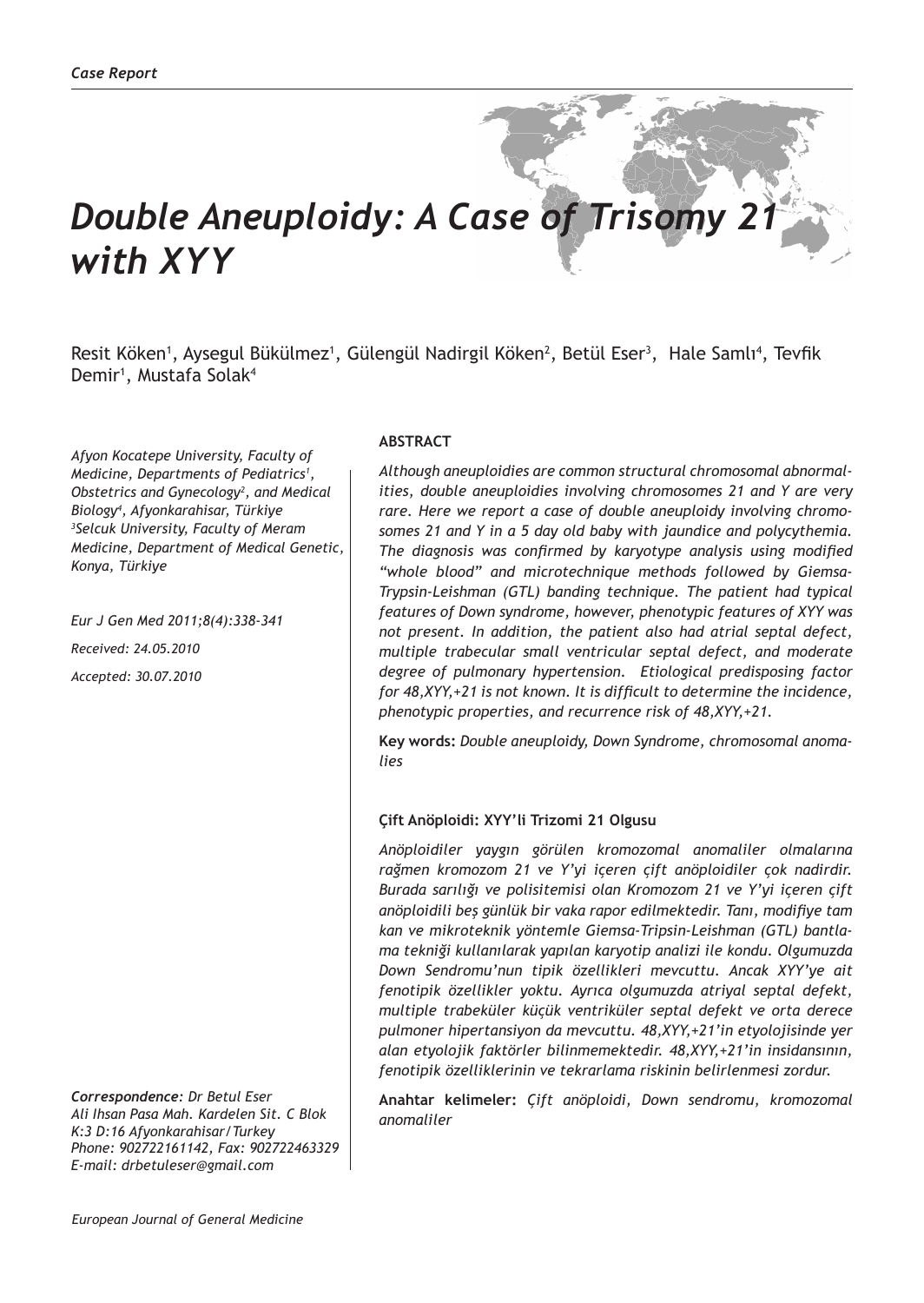## **INTRODUCTION**

Aneuploidies are common structural chromosomal abnormalities. In particular, three of them, trisomy 21, trisomy 18 and trisomy 13 are the most frequently seen autosomal aneuploidies. Other commonly seen gonosomal aneuploidies are Turner syndrome, Klinefelter syndrome and its variants, poly X syndromes and poly Y syndromes. The incidence of trisomy 21, the most frequent autosomal aneuploidy, is 1/600-1/700. Incidence of 47,XYY was reported to be 1/840 live births (1). In 1959, the first case with autosomal and sex chromosomal anomalies, 48,XXY,+21, was presented by Ford et al (2). The case of 48,XYY,+21's are rare with clinical data limited to only 28 reported cases (3). We have reported this case for its rarity and its association to polycythemia and congenital heart defects.

## **CASE**

The case being reported here was delivered by caesarean section at the 39th week of gestation as second child of a 23 year old healthy mother and a 31 year old healthy father. The patient was admitted to our clinic because of jaundice when the baby was 5 days old. The first child of the family then was three years old and he was healthy. The family history revealed no specific abnormality. There was no consanguinity between parents. At physical examination the patient was hypotonic, icteric and plethoric. Flat facial profile, flat nose, bilateral epicanthal folds, enlarged tongue, short neck, loose neck skin, bilateral clinodactyly and simian line were also observed at the examination. The birth weight of the baby was 2740 g (3rd -10th percentiles), he was 49 cm tall (10th -25th percentiles) and his head circumference was 33,5 cm (10th percentiles). Cardiac auscultation revealed grade 2/6 systolic ejection murmur (Figure 1).

Laboratory investigation revealed Hct:66%, plt: 78 000/ mm3, blood glucose 36mg/dl, total bilirubin 21mg/dl, negative direct Coombs test, reticulocyte count of 1%, and normal thyroid hormone levels. Two dimensional echocardiography showed an atrial septal defect (ASD) with 3.8mm in diameter, multiple trabecular small ventricular septal defect (VSD) and moderate degree pulmonary hypertension. Partial exchange was performed because of symptomatic polycythemia and continued with intensive phototherapy. Thrombocytopenia and hy-

poglycemia recovered in a short time after treatment of polycythemia. The patient was discharged from hospital with medication of digoxin and diuretics. At the 4th months of follow up the patient was in a good condition, the body weight was 4700 g (3rd -10th percentiles), his height was 59 cm (10th -25th percentiles), and his head circumference was 39 cm (3rd-10th percentiles). Chromosome analysis was performed using modified "whole blood" and microtechnique methods followed by Giemsa-Trypsin-Leishman (GTL) banding technique. Thirty metaphase spreads were analyzed at 400 band level of bands for chromosomal analysis and was reported according to ISCN nomenclature 1995. The karyotype of the case was determined as 48,XYY,+21 (Fig. 2). Parental chromosomal analyses could not be carried out due to their lack of consent and genetic counselling was done accordingly.

### **DISCUSSION**

XYY syndrome is a common sex chromosomal aneuploidy. Patients characteristically have long stature, large teeth, prominent glabella, asymmetric and long ears and fingers, dull mentality, relative weakness, poor fine coordination and learning disabilities. Behavioral problems like hiperactivity and anger onset may be prominent at childhood or adolescence. Despite an incidence of 1/840 male births, which almost equals that of Down syndrome, males with XYY genotype are usually detected at a later age (1).

Coincidance of XYY and trisomy 21 is very rare. Al-Aish et al. proposed an incidence of 1/48000 male birth however, the incidence of double trisomy have been reported to range from 0,21 to 2,8 % among the karyotypes of spontaneous abortions (4,5). Furthermore, considering the scarcity of reported cases and the fact that most of the cases ended with first trimester spontaneous abortions (4), it is difficult to determine the real incidence of association of XYY and trisomy 21. Up to now we could found only 28 cases with 48,XYY,+21 reported in the literature (3). Cases with double aneuploidies reflect their chromosomal features to phenotypes. Cases with 48, XYY,+21 may have both phenotypic features of XYY or Down syndrome. The case reported here had typical features of Down syndrome, however phenotypic features of XYY were not present. The incidence of congenital heart disease in Down syndrome is about 40%. Atrioventricular canal defects, VSD, ASD and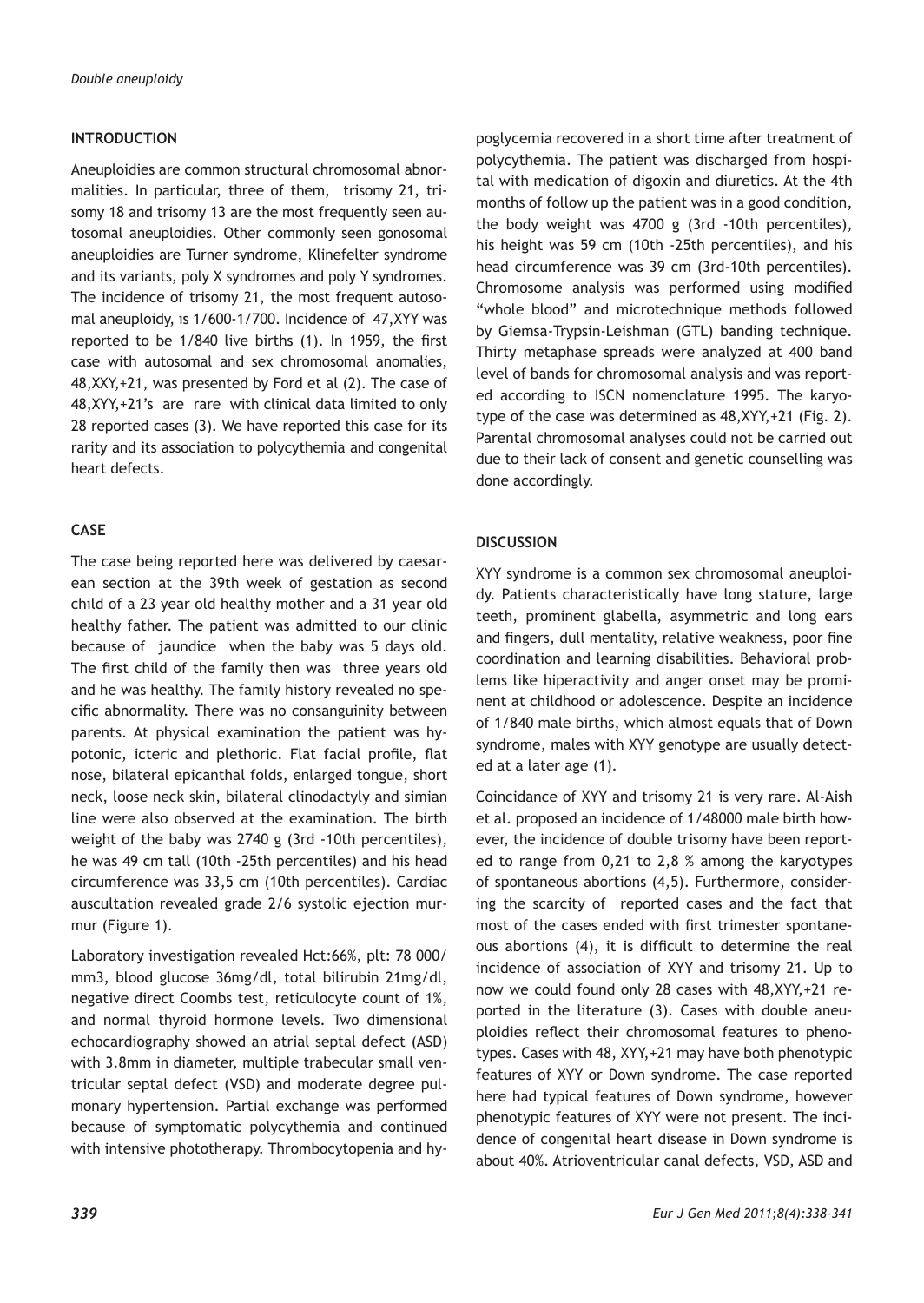

*Figure 1. Phenotype of the proband.*

| <b><i><i><u><b>Andre</b></u></i></i></b><br><b>Redding</b> | €<br>Y                  | $\frac{1}{2}$ |        |           | <b>The Change</b><br><b>Bonne</b> | ⋟<br>J   |
|------------------------------------------------------------|-------------------------|---------------|--------|-----------|-----------------------------------|----------|
| $\mathbf{I}$                                               | $\overline{\mathbf{z}}$ | 3             |        |           | $\ddot{ }$                        | 5        |
| ganco<br>$\overline{\mathcal{J}}$<br>6                     | $\frac{2}{3}$<br>7      | i i<br>8      | ß<br>9 | g g<br>10 | ħ<br>$\mathbf{11}$                | H<br>12  |
| Ìà<br>13                                                   | ĺ)<br>14                | έê<br>15      |        | ğg<br>16  | 88<br>17                          | 46<br>18 |
| 88                                                         | 88                      |               | 888    | 88        | é                                 | 08       |

*Figure 2. Chromose complement and karyotype (48,XYY,+21) of the proband.*

patent ductus arteriosus are the most common signs of congenital heart disease (6). Our patient (this case) had ASD, VSD and pulmonary hypertension. Parmar et al. also reported similar congenital heart disease in previous case (7). Polycythemia may be present in autosomal aneuploidies. Polycythemia is thought to be associated with erythropoietin increase in intrauterine chronic hypoxia (8). In the literature clinical data about patients with double aneuplodies is limited. Our patient is one of few double aneuploidy cases with polycythemia reported in literature.

The behavioral problems which have been seen in XYY, were investigated in patients with 48,XYY,+21 however no significant problem have been observed, probably due to the short duration of follow-up of these patients (5 years). Behavioral problems are seen at late childhood and adolescence in XYY, so these patients should be followed for longer duration of time for evaluation of behavioral problems. In patients with double aneuplodies phenotype is more commonly determined by autosomal aneuplodies. Compatible with the literature; the clinical phenotype of Down syndrome in our patient was dominant as expected (7-9). Classical trisomy 21 results from maternal meiotic nondisjunction. Y chromosome of XYY is always paternal and it occurs by nondisjunction at meiosis II or mitosis after fertilization (3,7,9). Etiological predisposition factor is not known for 48,XYY,+21. Double aneuploidy showed that a 48,XXY,+21 karyotype was associated with advanced maternal age in contrast to a 48,XYY,+21 karyotype which was not. Males with Down syndrome are sterile, it would be reasonable to propose that males with 48,XYY,+21 may also be not fertile. Maternal and paternal karyotypes of these patients were normal in previous literature (3). The parents of our patient did not agree for karyotype analysis, so, it could not be performed. Prenatal diagnosis can be made by conventional cytogenetic methods. When the conventional methods are inadequate, FISH provides a rapid technique for diagnosis. If double aneuploidies have been thought in diagnosis, beside 21st chromosome probe, Y probe must also be used. Otherwise these patients could be diagnosed as Down syndrome and diagnosis of XYY might be missed out.

In conclusion 48,XYY,+21 syndrome is a very rare disorder. So, it is difficult to determine its incidence, phenotype properties and recurrence risk.

#### *REFERENCES*

- *1. Jones KL. XYY Syndrome. Smith's Recognizable Patterns of Human Malformation 5 th ed. Philadelphia: WB Saunders 1997:70-71.*
- *2. Ford CE, Jones KW, Miller OJ, et al. The chromosomes in a patient showing both mongolism and the Klinefelter syndrome. Lancet 1959;1:709-10.*
- *3. Kovaleva NV, Mutton DE. Epidemiology of double aneuploidies involving chromosome 21 and the sex chromosomes. Am J Med Genet A 2005;134:24-32.*
- *4. Li QY, Tsukishiro S, Nakagawa C, et al. Parental origin and cell stage of non-disjunction of double trisomy in spontaneous abortion. Congenit Anom (Kyoto) 2005;45:21-5.*
- *5. Al-Aish MS, Dodson WE, Plato CC. Down's syndrome with XYY: 48,XYY, G+. Am J Dis Child 1971;121:444-6.*